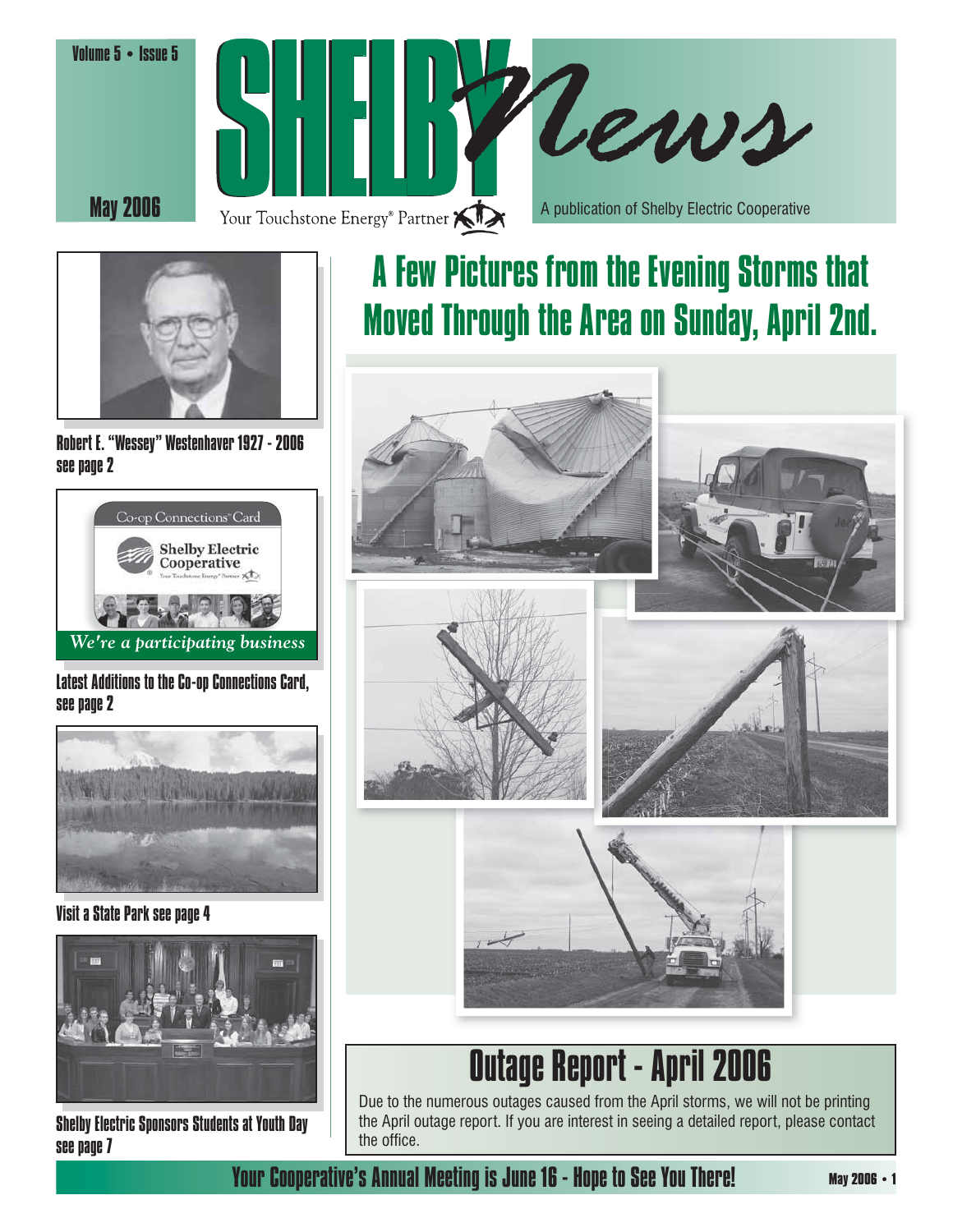

P.O. BOX 560 Shelbyville, IL 62565 **Phone: 217/774-3986 Fax: 217/774-3330** www.shelbyelectric.coop

**Office Hours:** 7:30 a.m. - 4:30 p.m.

### **Board of Directors**

**Darrell Shumard** *Chairman*

**John M. Scott** *Vice Chairman*

**Lawrence D. Oller** *Secretary*

**Richard Boggs** *Treasurer*

**J. Mark Lash**

**James McCoy**

**Jeff Standerfer**

**Jim Coleman** *President/CEO*

**Kevin Bernson & Chris Spears** *Editors*

**Christy Biddle** *Associate Editor*

**Janet Orr** *Proofreader*

**Shelby News** (USPS 021684) is published monthly for \$4.50 per year by Association of Illinois Electric Cooperatives, 6460 S. Sixth Frontage Road, Springfield, IL 62707. Periodical class postage paid at Springfield, Illinois and additional mailing offices.

**Postmaster:** Send address changes to Shelby News, P.O. Box 560, Shelbyville, IL 62565.

## Retired Cooperative Employee and Long-Time Friend Passes Away

**Robert E. "Wessey" Westenhaver, 78, and Shelbyville died at 2:25 a.m. Mon**day (April 3, 2006) at the Shelby Memorial Hospital.

 He was born July 17, 1927 in Shelbyville and was the son of Burley and Irma Hall Westenhaver.

 Bob worked for 20 years at Shelby Electric Cooperative beginning on Jan. 16, 1973, retiring on Jan. 4, 1993. Before his employment with Shelby Electric Cooperative he had worked at Sears and Roebuck, Co. for 20 years. At the cooperative he worked as a Staking Engineer and Key Accounts Representative before retiring as Director of Member Services.

 Bob was active in the community. He served as Shelby Township Supervisor for more than 20 years and was auditor of the township board at the time of his death. He served in the US Navy, was a member of the First United Methodist Church, Masonic Lodge, American Legion, Moose Lodge all of Shelbyville and served as secretary of the Shelby Country Club for many years. He was a peace meal volunteer and a reading volunteer for the Main Street School reading program for five years.



 He married Shirley A. Mochel on June 25, 1950, in Shelbyville. They have four children, Bob, Jr., who is employed with Coles-Moultrie Electric Cooperative in Mattoon, Kendra White, Kristi Banning and Amy Duckett.

 Funeral services were held at the Lockart-Green Funeral Home in Shelbyville with Rev. Lee Lovett officiating. He was laid to rest at Glenwood Cemetery in Shelbyville with military rites by the Shelby County Honor Guard. Memorials may be made to the Main Street School reading program or the First United Methodist Church, Shelbyville.

 "Wessey" will be missed by his cooperative family and friends.

### Recent Additions to Co-op Connections Card Businesses

These following businesses recently joined the Co-op Connections card program.

| Paul Tree Farms, LLC. "Home of the \$8 Tree" in Pleasant Plains  (217) 414-9556 |  |
|---------------------------------------------------------------------------------|--|
|                                                                                 |  |
|                                                                                 |  |
|                                                                                 |  |

To view a complete list of local and national business discounts visit www.connections.coop or for more information visit www.shelbyelectric.coop.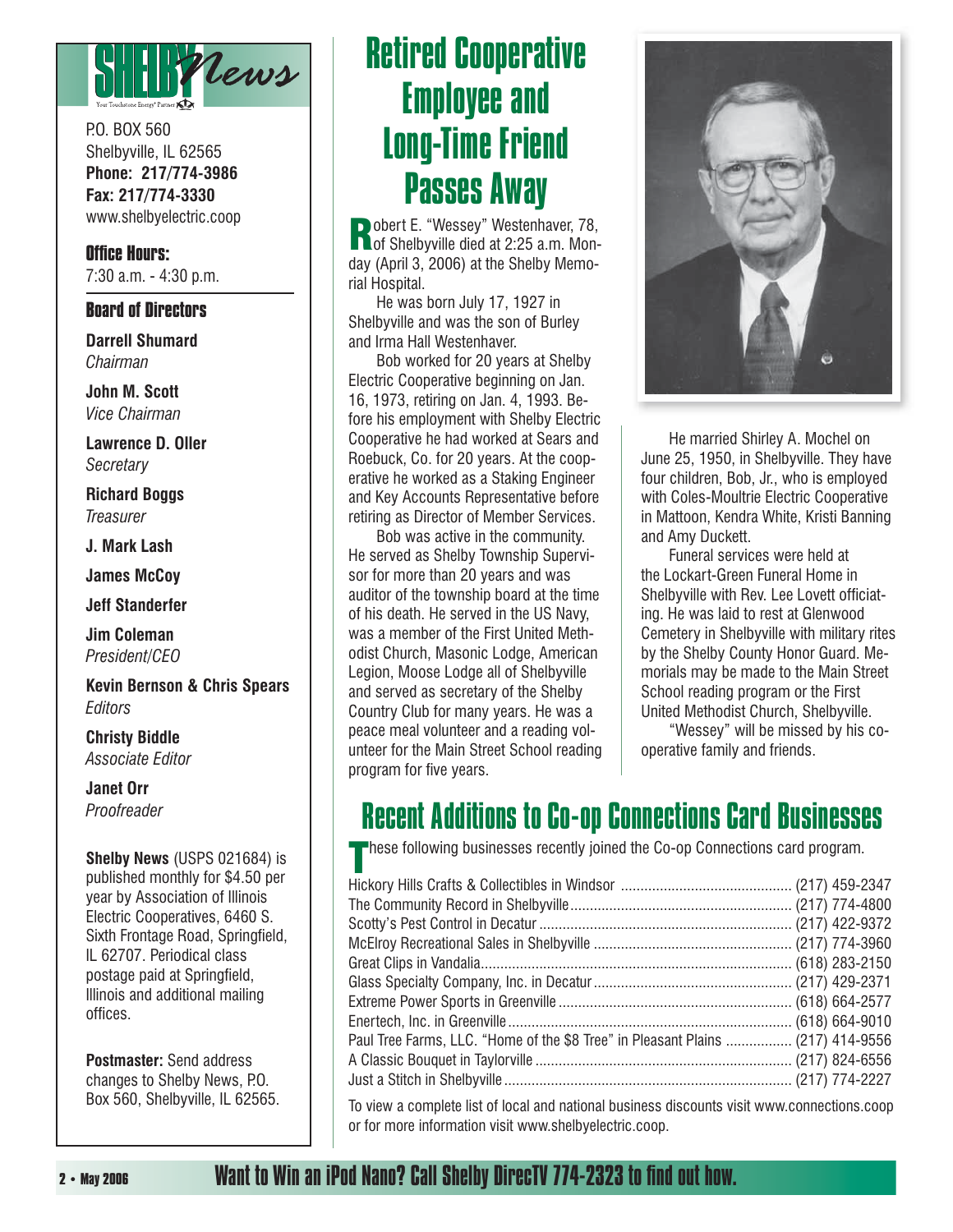# <u> Member Exchange</u>

### FOR SALE

 1999 Jayco travel trailer, 35' Designer Series, living/dining room and bedroom pull-outs, insulated for 4 season living, many optional features, \$18,000 obo. Call (217) 820-8739 or (217) 820-1408.

**3** bedroom home, 1 1/2 baths, 2 1/2 car garage, about 7 1/2 acres, asking \$145,000. Call (217) 824-5430.

 2000 Wells Cargo trailer with equalizer hitch, \$4,500 or make an offer. Call (217) 273-8901.

 Two 1965 El Caminos, both need quarter panels, 1 has factory air, \$4,000 for both. Call (217) 962-0804 or (217) 254-9693.

 1996 Hurricane deck boat, 226 LC with 150 Evenrude and 2002 Heritage tandem axle trailer with brakes, cover, \$8,500. Call (217) 218-4675.

New concrete blocks, \$1; used & cleaned concrete blocks, \$0.50; wood posts 10" x 6" x 16' long, \$25; wood posts 7 1/2" x 6 1/2" x 16' long, \$20, quantity price available. Call (217) 459- 2718.

 Bachtold fence mower, new blade, \$75. Call (217) 665-3223 or (217) 246-1351.

 Alfalfa hay, \$3 per bale. Call (217) 543-2697.

 1987 DT 466 International 3 ton dump truck, can see at North Okaw Township shed in Cooks Mills. Call (217) 258-6131 or (217) 254-3750.

**Antique Westinghouse portable** sewing machine, multiple attachments, \$45; Kenmore portable sewing machine, 12 stitch, straight and zigzag, \$35. Call (217) 348-0268.

 $\blacksquare$  Handmade fleece baby blankets, \$15, can personalize for \$7 extra. Call (217) 348-1069.

 1996 Coachman travel trailer, 28' 6" long, large slide out. Call (217) 259-1370 or e-mail donlo951@shelbywb.coop.

 1978 F-150, red and white, 400, 2 brl, auto, 2 wdr, \$1,300 obo; 1971 F-100, 390, 4 brl, auto, 2 wdr, \$500 obo; commercial pick-up topper side boxes with ladder rack, black, full size Ford pick-up, \$300 obo. Call (217) 849-2858.

 Used TV tower, antenna, and rotor, \$50. Call (217) 932-5847.

1978 20 ft Caravelle cuddy cabin boat and trailer, includes cover, de-winterized, extra prop, anchor, canopy, inboard/outboard 228 merc cruiser, 2 small windows missing, \$2,500 firm. Call (217) 358-1091.

 1998 Dodge Ram 3500, extended cab (4 door), dual wheels, diesel 4 x 4, goose neck hitch, running boards, many extras. Call (217) 895-2433.

 Ashley wood burning stove, will take 26" piece of wood, used to heat home, needs a few fire bricks replaced on inside, \$150 obo or trade. Call (217) 895-3315 before 9 pm.

 New Richmond 30 gallon natural gas water heater, 32,000 btus, \$150. Call (217) 728-7766 after 5 pm.

 Antique oak mirrored buffet, 42" long, \$700; dining room table, oak finish, 60"x42", 2 leaves extend to 84", 4 straight and 2 captain chairs, \$675. Call (217) 345-2274.

 1998 Chevy S-10, extended cab, 4 cylinder, CD player/radio, AC, new sprayed on bed liner, \$6,500. Call (217) 235-4248 after 5 pm.

 Dining room set with lighted hutch, table 38"x48" plus 2 -10" leaves, 4 chairs, hutch  $42$ "x74"x18", dark finish, \$800. Call (217) 774-3461 after 5 pm.

 Parrots, Cockatiels/mutations, Australian Grass Bourke Parakeets/mutations, Parrotlets/mutations, Green Cheek Conures/mutations, Indian Ringneck Parakeets/ mutations, cages. Call (217) 855-8716 or e-mail clqueitz@hotmail.com with parrots in subject.

 1998 Dodge Intrepid, parts, \$500; 1986 Ford Mustang, parts, \$300; 26 ton, 8 hp, log splitter, \$700; 1 rail heavy motorcycle trailer, \$300; lawn roller, \$70; 1997 Suzuki GZ 250 motorcycle, \$1,400; 15' 6" canoe with paddles and vests, \$300. Call (217) 348-5126 after 3 pm.

 J.D. 400 garden tractor with 60" deck and snowplow, \$1,500; large ultra linear stereo speakers with 12" woofer & 3-way system, \$50 pair. Call (217) 895- 3551 after 5 pm.

Red leafed Canna flower bulbs, like full sun to partial shade. Call (217) 873- 8726 after 6 pm.

 1990 Olds 98 Regency Brougham, 4 door, 102,000 miles, new battery, alternator, starter, all accessories work, \$850 obo. Call Dave at (309) 827-8783 or Stan at (217) 665-3282.

 1/2-acre lot, many trees, on Kennedy road in Bertinetti Lake subdivision near Lake Taylorville, \$16,900. Call (217) 824-2550.

 12 foot Miller disc with 23-inch blades, 2 cyl, \$2,500. Call (217) 764- 5227.

 Weider #8620 exercise & body builder machine, \$150 obo. Call (217) 287-7965.

 Two trainer RC planes with 2 trainer buddy radios, trainer cords, 2 carrying containers for both planes, one is a Right Flyer 40T with Magnum 40 2-stroke motor, one is like the 40T with Super Tiger 2-stroke motor. Call (217) 824-9258.

 Shaggy Dogs, old English Sheep dog pups, born 2/20/06, full blooded, no papers, parents on site, current shots, dewclaws & vet checked, \$350 ea. Call (217) 562-5920 or e-mail swennysheepies@hotmail.com.

 1963 JD 4010D N.F. 6,000 plus hours, dual hydraulics, tires 85% good; 1971 JD 4320D W.F. 8,000 plus hours, console tires 85% good; 1980 F-350 4 speed 360 engine, hoist/hydraulic pump, tires 90%. Call (217) 563-8503.

#### CONTINUED ON PAGE 6

### There will be no Member Exchange in June. We apologize for any inconvenience. **May 2006 • 3**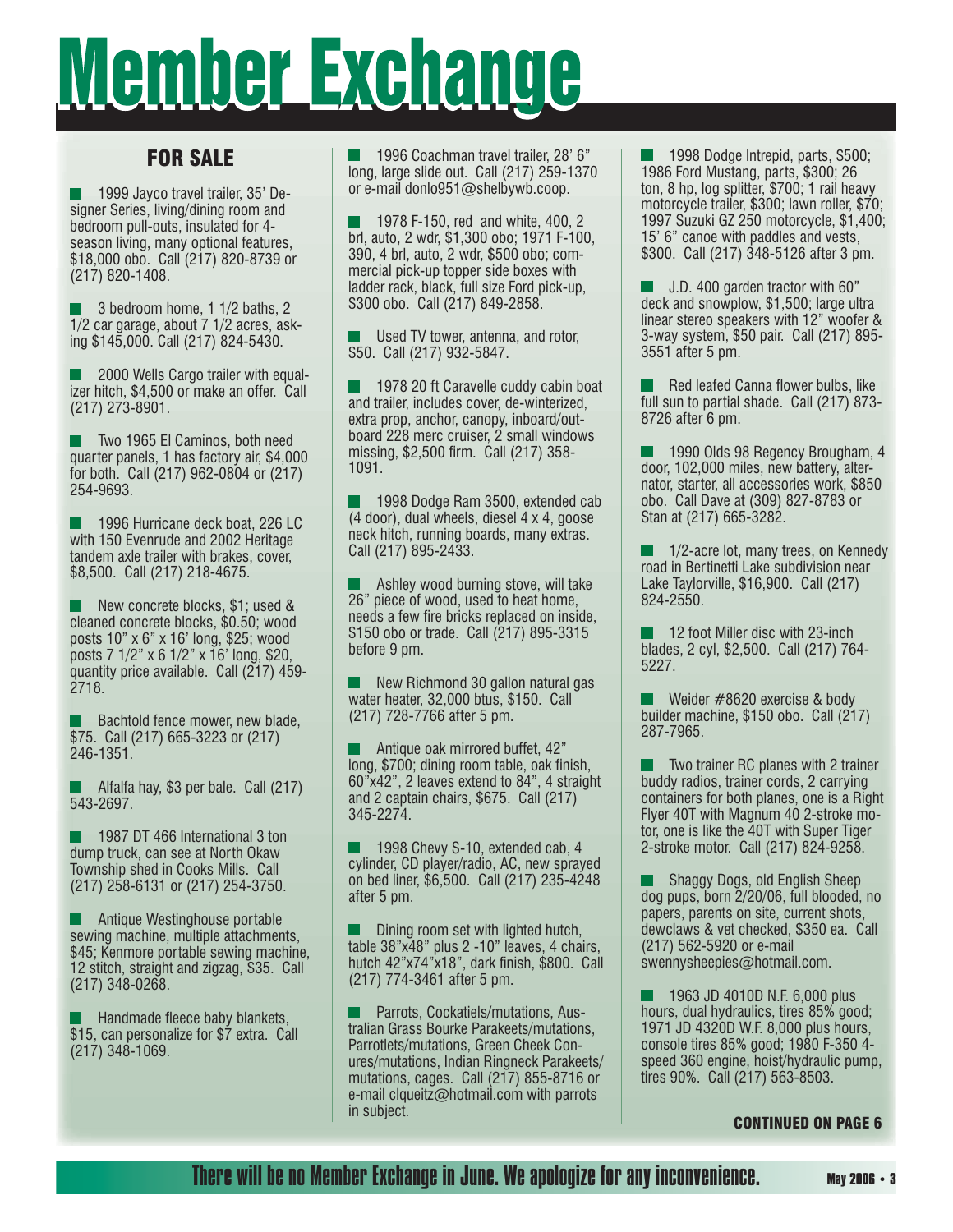# Visit a State Park or Wildlife Area This Summer

If you live close to Lake Shelbyville, you are already familiar with some of the state parks and recreational areas close to home. f you live close to Lake Shelbyville, you are already familiar with We thought we'd provide you with a listing of all the state parks so that you can plan a trip to visit one of the many excellent parks and recreational areas Illinois has to offer. Visit www.dnr.state.il.us and click on the "Parks and Recreation" menu tab to find more information on camping, hiking, biking, fishing, hunting, park lodges and resorts, and hundreds of great ideas for places to visit and things to do in outdoor Illinois. We hope we didn't miss any and apologize if we did.

State Park (SP); State Recreation Area (RA); State Fish & Wildlife Area (FW); State Forest (SF); State Natural Area (NA).

### Northwest Region 1

| Anderson Lake (FW)         | Astoria               | (309) 759-4484   |
|----------------------------|-----------------------|------------------|
| Apple River Canyon (SP)    | <b>Apple River</b>    | (815) 745-3302   |
| Argyle Lake (SP)           | Colchester            | (309) 776-3422   |
| Banner Marsh (FW)          | Canton                | (309) 647-9184   |
| Big Bend (FW)              | Prophetstown          | (815) 537-2270   |
| Big River (SF)             | Keithsburg            | (309) 374-2496   |
| Castle Rock (SP)           | Oregon                | (815) 732-7329   |
| Delabar (SP)               | Oquawka               | (309) 374-2496   |
| Donnelley/DePue (SP)       | <b>DePue</b>          | (815) 447-2353   |
| Franklin Creek (NA)        | <b>Franklin Grove</b> | (815) 456-2878   |
| Green River (FW)           | Harmon                | (815) 379-2324   |
| Henderson County (FW)      | Keithsburg            | (309) 374-2496   |
| Hennepin Canal (SP)        | Sheffield             | (815) 454-2328   |
| Illini State Park (SP)     | <b>Marseilles</b>     | (815) 795-2448   |
| Johnson-Sauk Trail (SP)    | Kewanee               | (309) 853-5589   |
| Jubilee College (SP)       | <b>Brimfield</b>      | (309) 446-3758   |
| LaSalle Lake (FW)          | <b>Marseilles</b>     | $(815)$ 357-1608 |
| Lake Le-Aqua-Na (RA)       | Lena                  | (815) 369-4282   |
| Lowden (SP)                | Oregon                | (815) 732-6828   |
| Lowden Miller (SF)         | Oregon                | (815) 732-7329   |
| Mackinaw River (FW)        | <b>Mackinaw</b>       | (309) 963-4969   |
| Marseilles (FW)            | <b>Marseilles</b>     | (815) 795-2448   |
| Marshall (FW)              | Lacon                 | (309) 246-8351   |
| Matthiessen (SP)           | <b>Utica</b>          | $(815)$ 667-4868 |
| Mautino (FW)               | <b>Sheffield</b>      | (815) 454-2328   |
| Morrison-Rockwood (SP)     | <b>Morrison</b>       | (815) 772-4708   |
| Mississippi Palisades (SP) | Savanna               | (815) 273-2731   |
| Powerton Lake (FW)         | <b>Manito</b>         | (309) 968-7135   |
| Prophetstown (SP)          | Prophetstown          | (815) 537-2926   |
| Rice Lake (FW)             | Canton                | (309) 647-9184   |
| Rock Cut (SP)              | <b>Loves Park</b>     | (815) 885-3311   |
| Rock Island (SP)           | Wyoming               | (309) 695-2228   |
| Spring Lake (FW)           | <b>Manito</b>         | (309) 968-7135   |
|                            |                       |                  |



Snakeden Hollow (FW)

### Northeast Region 2

Buffalo Rock (SP) Chain O'Lakes (SP) Spring Channahon (SP) Channahon (SP) Channahon (SP) Channahon Channahon Channahon Channahon Channahon Channahon Channahon Channahon Channahon Channahon Channahon Channahon Channahon Channahon Channahon Channahon Channahon Channah Des Plaines (FW) Gebhard Woods (SP) Goose Lake Prairie (NA)

Shabbona Lake (RA) Shabbona (815) 824-2106<br>Snakeden Hollow (FW) Shabbona (309) 879-2607 Starved Rock (SP) Utica (815) 667-4726 White Pines Forest (SP) Mt. Morris (815) 946-3717 Wildlife Prairie (SP) Peoria (309) 676-0998 Woodford ( FW) Low Point (309) 822-8861

| )ttawa        | (815) 433-2220 |
|---------------|----------------|
| Grove         | (847) 587-5512 |
| nahon         | (815) 467-4271 |
| ington        | (815) 423-5326 |
| <b>Morris</b> | (815) 942-0796 |
| <b>Morris</b> | (815) 942-2899 |
|               |                |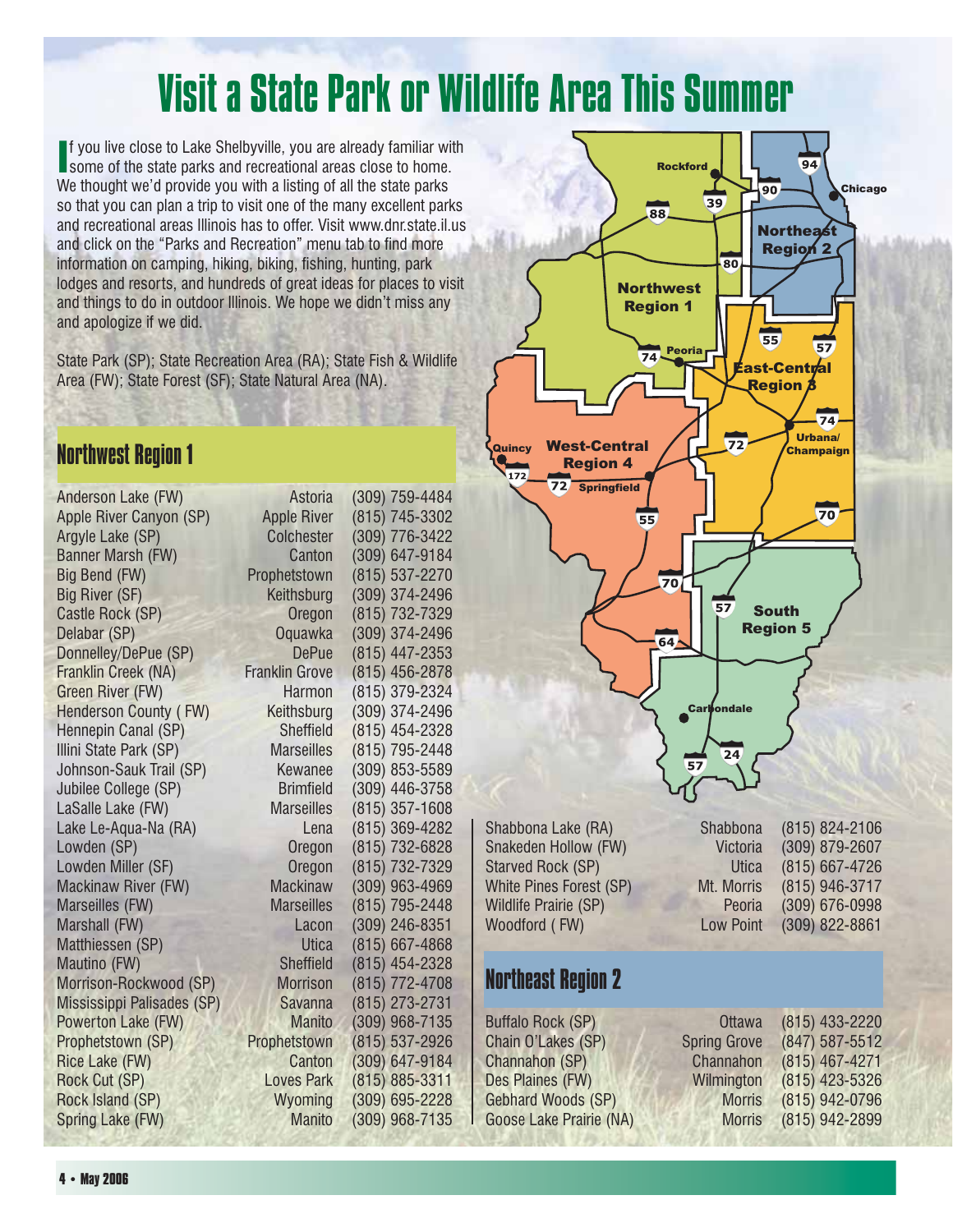| Heidecke Lake (FW)       | <b>Morris</b>      | (815) 942-6352 |
|--------------------------|--------------------|----------------|
| Illinois Beach (SP)      | Zion               | (847) 662-4811 |
| Kankakee River (SP)      | <b>Bourbonnais</b> | (815) 933-1383 |
| Mazonia Braidwood (FW)   | <b>Braceville</b>  | (815) 237-0063 |
| Moraine Hills (SP)       | <b>McHenry</b>     | (815) 385-1624 |
| Silver Springs (FW)      | Yorkville          | (630) 553-6297 |
| Tri-County (SP)          | <b>Bartlett</b>    | (630) 933-7200 |
| Volo Bog (NA)            | Ingleside          | (815) 344-1294 |
| William W. Powers (RA)   | Chicago            | (773) 646-3270 |
| William G. Stratton (SP) | <b>Morris</b>      | (815) 942-0796 |

### East-Central Region 3

| Clinton Lake (RA)<br>Eagle Creek (RA) | <b>DeWitt</b><br><b>Findlay</b> | $(217)$ 935-8722<br>(217) 756-8260 |
|---------------------------------------|---------------------------------|------------------------------------|
| Fox Ridge (SP)                        | <b>Charleston</b>               | (217) 345-6416                     |
| Harry "Babe" Woodyard (NA)            | Georgetown                      | (217) 442-4915                     |
| <b>Hidden Springs (SF)</b>            | Strasburg                       | (217) 644-3091                     |
| Iroquois (FW)                         | <b>Beaverville</b>              | (815) 435-2218                     |
| Kickapoo (RA)                         | <b>Oakwood</b>                  | (217) 442-4915                     |
| Lincoln Trail (SP)                    | <b>Marshall</b>                 | (217) 826-2222                     |
| Middle Fork (FW)                      | <b>Oakwood</b>                  | (217) 442-4915                     |
| Moraine View (RA)                     | LeRoy                           | (309) 724-8032                     |
| Shelbyville (FW)                      | <b>Bethany</b>                  | (217) 665-3112                     |
| Spitler Woods (NA)                    | Mt. Zion                        | (217) 864-3121                     |
| <b>Walnut Point (SP)</b>              | <b>Oakland</b>                  | (217) 346-3336                     |
| <b>Weldon Springs (SP)</b>            | Clinton                         | (217) 935-2644                     |
| Wolf Creek (SP)                       | Windsor                         | (217) 459-2831                     |
|                                       |                                 |                                    |

### West-Central Region 4

| Baldwin Lake (FW)                 | <b>Baldwin</b>       | (618) 785-2555 |
|-----------------------------------|----------------------|----------------|
| Beaver Dam (SP)                   | Plainview            | (217) 854-8020 |
| Carlyle Lake (FW)                 | Vandalia             | (618) 425-3533 |
| Coffeen Lake (FW)                 | Coffeen              | (217) 537-3351 |
| Edward R. Madigan (FW)            | Lincoln              | (217) 735-2424 |
| Eldon Hazlet (RA)                 | Carlyle              | (618) 594-3015 |
| Fults Hill Prairie/Kidd Lake (NA) | <b>Chester</b>       | (618) 826-2706 |
| Frank Holten (RA)                 | East St. Louis       | (618) 874-7920 |
| Horseshoe Lake (SP)               | <b>Granite City</b>  | (618) 931-0270 |
| Illinois Caverns (NA)             | <b>Baldwin</b>       | (618) 458-6699 |
| Jim Edgar Panther Creek (FW)      | <b>Chandlerville</b> | (217) 452-7741 |
| Kaskaskia River (FW)              | <b>Baldwin</b>       | (618) 785-2555 |
| Mississippi River (FW)            | Grafton              | (618) 376-3303 |
| Nauvoo (SP)                       | <b>Nauvoo</b>        | (217) 453-2512 |
| Peabody River (FW)                | <b>Baldwin</b>       | (618) 785-2555 |
| Pere Marquette (SP)               | Grafton              | (618) 786-3323 |
| Piney Creek Ravine (NA)           | <b>Chester</b>       | (618) 826-2706 |
| Randolph County (RA)              | <b>Chester</b>       | (618) 826-2706 |
| Ray Norbut (FW)                   | Griggsville          | (217) 833-2811 |
| Sand Ridge (SF)                   | <b>Forest City</b>   | (309) 597-2212 |
| Sanganois (FW)                    | <b>Chandlerville</b> | (309) 546-2628 |
|                                   |                      |                |

Sangchris Lake (SP) Rochester (217) 498-9208 Siloam Springs (SP)<br>
South Shore (SP)<br>
Carlyle (618) 594-3015 Turkey Bluffs (FW) Washington County (RA) Nashville (618) 327-3137 Weinberg-King (FW) Augusta (217) 392-2345

### South Region 5

Beall Woods (SP) Mount Care Mount Care Mount Care Mount Care Mount Care Mount Care Mount Care Mount Care Mount Cave-In-Rock (SP) Cave Cache River (NA) Crawford County (FW) + Dixon Springs (SP) Ferne Clyffe (SP) Fort Massac (SP) Giant City (SP) Golconda Marina (RA) Hamilton County (FW) McL Horseshoe Lake (FW) Kinkaid Lake (FW) Mur Lake Murphysboro (SP) Mur Mermet Lake (FW) Newton Lake (FW)<br>Pyramid (RA) 783-3278-3478 Pyramid (RA) Ramsey Lake (RA) Red Hills (RA) Rend Lake (FW) Saline County (FW) Equality (618) 276-4405 Sam Dale Lake (FW) Sam Parr (FW) Sielbeck Forest (NA) Stephen A. Forbes (FW) Tunnel Hill (SP)<br>Ten Mile Creek (FW) 658-21616 Ten Mile Creek (FW) Trail of Tears (SF) Union County (FW) Wayne Fitzgerrell (RA) 629-2320

Carlyle (618) 594-3015<br>Chester (618) 826-2706

| nt Carmel                | (618)<br>298-2442 |
|--------------------------|-------------------|
| e-In-Rock                | 289-4325<br>(618) |
| <b>Belknap</b>           | (618)<br>634-9678 |
| utsonville               | (618)<br>563-4405 |
| Golconda                 | (618)<br>949-3394 |
| Goreville                | (618)<br>995-2411 |
| <i><b>Aetropolis</b></i> | (618)<br>524-4712 |
| Makanda                  | (618)<br>457-4836 |
| Golconda                 | (618)<br>683-5875 |
| eansboro                 | (618)<br>773-4340 |
| <b>Miller City</b>       | (618)<br>776-5689 |
| physboro                 | (618)<br>684-2867 |
| physboro                 | (618)<br>684-2867 |
| <b>Belknap</b>           | (618)<br>524-5577 |
| Newton                   | (618)<br>783-3478 |
| ckneyville               | (618)<br>357-2574 |
| Ramsey                   | (618)<br>423-2215 |
| Sumner                   | 936-2469<br>(618) |
| Bonnie                   | (618)<br>279-3110 |
| <b>Equality</b>          | (618)<br>276-4405 |
| าทsonville               | (618)<br>835-2292 |
| Newton                   | (618)<br>783-2661 |
| Belknap                  | (618)<br>524-5577 |
| <b>Kinmundy</b>          | (618)<br>547-3381 |
| Vienna                   | (618)<br>658-2168 |
| eansboro.                | (618)<br>643-2862 |
| onesboro                 | (618)<br>833-4910 |
| onesboro                 | (618)<br>833-5175 |
| hittington               | (618)<br>629-2320 |
|                          |                   |

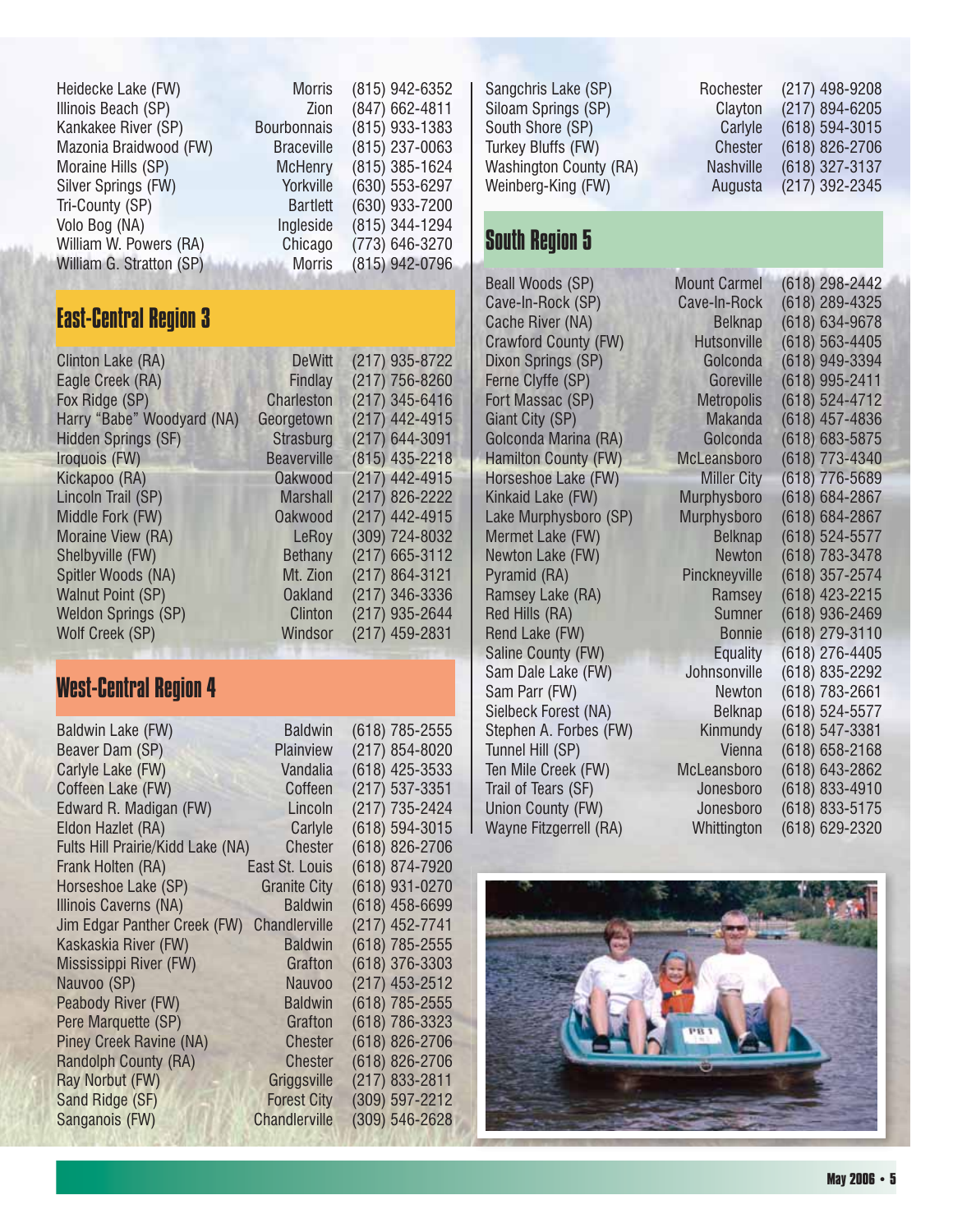# <u>Member Exchange</u>

#### CONTINUED FROM PAGE 3

Yearling sorrel Quarter Horse filly by World Champion producing stallion, \$3,500; rebuilt two person sleigh, red with black upholstery, \$1,000. Call (217) 764-3173.

 Tool/storage box for a small truck bed to fit an S-10 or Ranger, molded plastic with lockable lids, \$25. Call (217) 728-4166.

 4 piece bedroom set, full size bed with box spring mattress, headboard, dresser with mirror, night stand, vertical dresser cabinet, \$125; kitchen table with 4 chairs, \$25 obo; twin bed with box spring and mattress, frame & headboard, \$25 obo; microwave, \$10; plaid sofa chair with ottoman, \$15. Call (217) 325-3310.

 $1974$  GMC 3/4 ton, 2 wd, good body, good tires, needs starter, \$450 obo; Remlinger model 100-harrow 28 ft. mounting for disc or field cultivator, \$200. Call (217) 644-2634 after 6 pm.

 Fill Rite, 115-volt fuel pump, hose & nozzle, \$95; 3-point bale hiker, \$60; motor guide, 12 volt trolling motor, 28# thrust, foot control, \$75. Call (217) 865-2050.

 New wheel chair, \$100; walker with wheels, \$50; hard & paperback books; exercise bike, \$5; recliner, \$10. Call (217) 325-3310.

 $\blacksquare$  Triple K field cultivator, 24' with double rolling basket; JD 1000 field cultivator pull type 24' with harrow; JD 400 15' rotary hoe. Call (217) 347-5429.

 Fiberglass topper for full size Ford pickup, 1990s model, has sliding windows, \$100. Call (217) 594-7720.

 2002 Honda XR80 dirt bike, one owner. Call (217) 774-2411.

AKC black, yellow & chocolate male Labs for sire, DNA'd & OFA'd, microchipped, breeding arrangements upon approval, brucellosis testing, championship bloodlines, reference available. Call (217) 873-8726 after 6 pm.

 30 inch Maytag electric stove, bottom oven element doesn't work; two large Sunbeam electric mixers with bowls and beaters. Call (217) 539-4330.

210-gallon water tank for pickup, fittings & hose, etc., \$150 obo. Call (217) 325-3310.

 2003 Carriage Carri-Lite 5th wheel, model CL36CK3, unit has 3 slides, like new, \$40,000; 2003 Silverado dually truck with crew cab, Duramax 6600 V8 diesel engine, loaded, 6,500 miles, \$35,000. Call (217) 774-2971.

 Parts for 1994 Dodge Caravan, sliding side door, \$50; passenger side door, \$50; bucket seats, \$25 each; bench seat, \$35; end gate door, \$50; front and rear bumpers, \$50 each. Call (217) 567-3352 after 5 pm or (217) 343-7427. Cash only, will consider trade.

 1996 Commodore 14x80 mobile home. 3 bedrooms, 2 baths, central air, covered front deck, must move it, \$15,500. Call (217) 454-0780.

 Jayco pickup camper, heat/AC, bathroom with shower, stove and refrigerator. Call (217) 783-2402.

 2002 Gulfstream Innsbruck Supreme 26' 5th wheel camper, supreme package, 8' slide-out, \$17,500. Call (217) 783-2766 or e-mail mcwdjw01@consolidated.net.

 Registered paint horses for sale or trade. Call (217) 865-2181.

### Wanted

 Used metal detector in working condition; approximately 60 feet of 4" to 6" steel pipe in a minimum of 6 foot pieces. Call (217) 549-5033.

 Topper for 1996 Nissan truck. Call (217) 665-3223.

 Old gas pumps or parts; old signs; 1951 Plymouth parts or whole car. Call (217) 543-2018.

 Used spinal inversion table. Call (217) 962-0804 or (217) 254-9693.

 Round pen for horse, preferably 50 ft. in diameter. Call (224) 213-0914.

 Old gas pump for restoration, also interested in other old gas station items and older farm pumps. Call (217) 962- 0465.

 Small twin bed. Call (217) 873- 8726 after 6 pm.

 $\blacksquare$  Pontoon boat, inexpensive, fixer uppers & damage okay. Call (217) 871- 8549.

 Need 10-15 people to test unique air purifier system, personal, whole house and commercial units. Call (217) 855-8716 or e-mail clqueitz@hotmail. com air purifiers in subject.

 Old cars or parts wanted, '75 or older, any condition, free pickup. Call (217) 856-2233 or (217) 254-0856.

 IH Cub Cadets running or not and or attachments, also Case, Wheel Horse, John Deere, etc., garden tractors running or not. Call Mike at (217) 459 2223.

 A, B, or C farmall to restore, Call Mike at (217) 459 2223.

 Old pocket watches, wind up, running or not, cash paid. Call (217) 774- 3563.

### Free

 Old Piano, you haul away. Call (217) 325-3310.

**Piano. Call (217) 855-1963.** 

### Services

 Experienced day care provider, openings for all ages, full-time or parttime, summer care available. Call Jami at (217) 895-3621.

 Painting, pole buildings, grain bins, barns, fences, etc., 2% discount with Co-op Connections card. Call (217) 234-2799.

**Custom milling, lumber and mould**ing. Call (217) 226-3768 or (217) 825- 3008.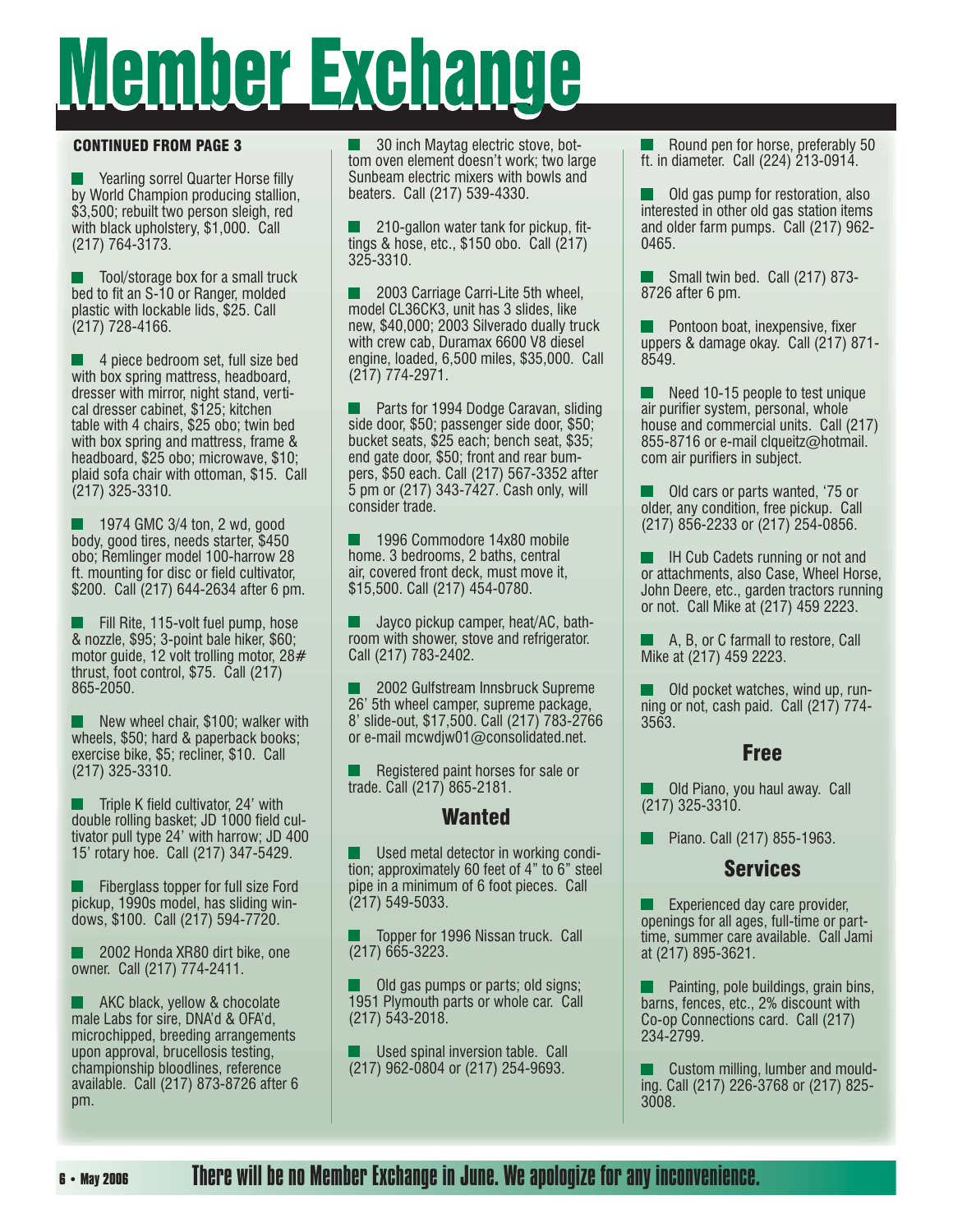# Shelby Electric Sponsors Students at Youth Day

**Senators Dale Righter and Bill Brady<br>
and Representatives Roger Eddy** and Robert Flider met with 22 students representing Shelby Electric Cooperative during the Illinois Electric and Telephone Cooperatives' Youth Day on Wednesday, April 5, in Springfield.

 Students also met with Senators Deanna Demuzio and Frank Watson and Representative Ron Stephens. Students had an opportunity to view state government in action, tour the State Capitol, Old State Capital and the Abraham Lincoln Presidential Museum.

 Front row from left are chaperone Chris Spears, Heather Thompson of Stewardson, Kimberly Vogel of Strasburg, Tyler Antrim of Stewardson, Tony Askins and Krista Lenz of Shelbyville, chaperone Sara Shumard, Rep. Eddy, Rep. Flider, Courtney Yakey of Cowden, Regina Bailey of Irving, Jill Foster of Tower Hill, Rachel Schlanser of Beecher



City, Mandi Ashley of Shumway, Sean Brokaw of Blue Mound, Morgan Compton of Nokomis, Levi Denton of Assumption and Erika Dowd of Moweaqua.

 Back row from left are Joshua Farmer and Maria Chandler of Pana, Allison Lebshier and Arika Mason of Edinburg, Sen. Brady, Sen. Righter, Tomas Prater of Mode, Marlene Walker of Windsor, Jordan Kirk of Fillmore, Whitney Shupe of Windsor and chaperone Dianne Peadro.

 Shelby Electric Cooperative sponsored the 22 area students that participated in Youth Day.

 The day was sponsored by the Illinois electric and telephone co-ops and is designed to introduce young rural leaders to state government.

# Youth Tour Winners Announced



**Out of a group of 22 students that**<br>attended the Illinois Electric and Telephone Cooperatives Youth Day April 5th on behalf of Shelby Electric, two students were selected as winners of the Youth to Washington (YTW) tour, which will take place in June. Two alternate winners were also selected.

 Pictured L to R, are chaperone, Sara Shumard from Stewardson-Strasburg

High School, chaperone Chris Spears from Shelby Electric, YTW Winner Tyler Antrim from Stewardson-Strasburg High School, YTW Winner Marlene Walker from Windsor High School, Alternate YTW Winner Maria Chandler from Pana High School, Alternate YTW Winner Tony Askins from Shelbyville High School and chaperone Dianne Peadro from Shelby Electric.



## "Coop-Cast" May Prize Announced

Owner of the Decatur Jimmy John's has donated a certificate good for two "Combo Meals," for dine in only, as the prize to win via the cooperatives desktop weather application give-a-way. On a random day in May the desktop weather application will crawl a message across the bottom of your screen on how to enter to win the Jimmy John's "Combo Meal." Don't have the desktop weather application yet? You can download it from our Web site www.shelbyelectric.coop.

Get your Phoenix gas grill from Shelby Energy (217) 774-2311. **May 2006 • 7**